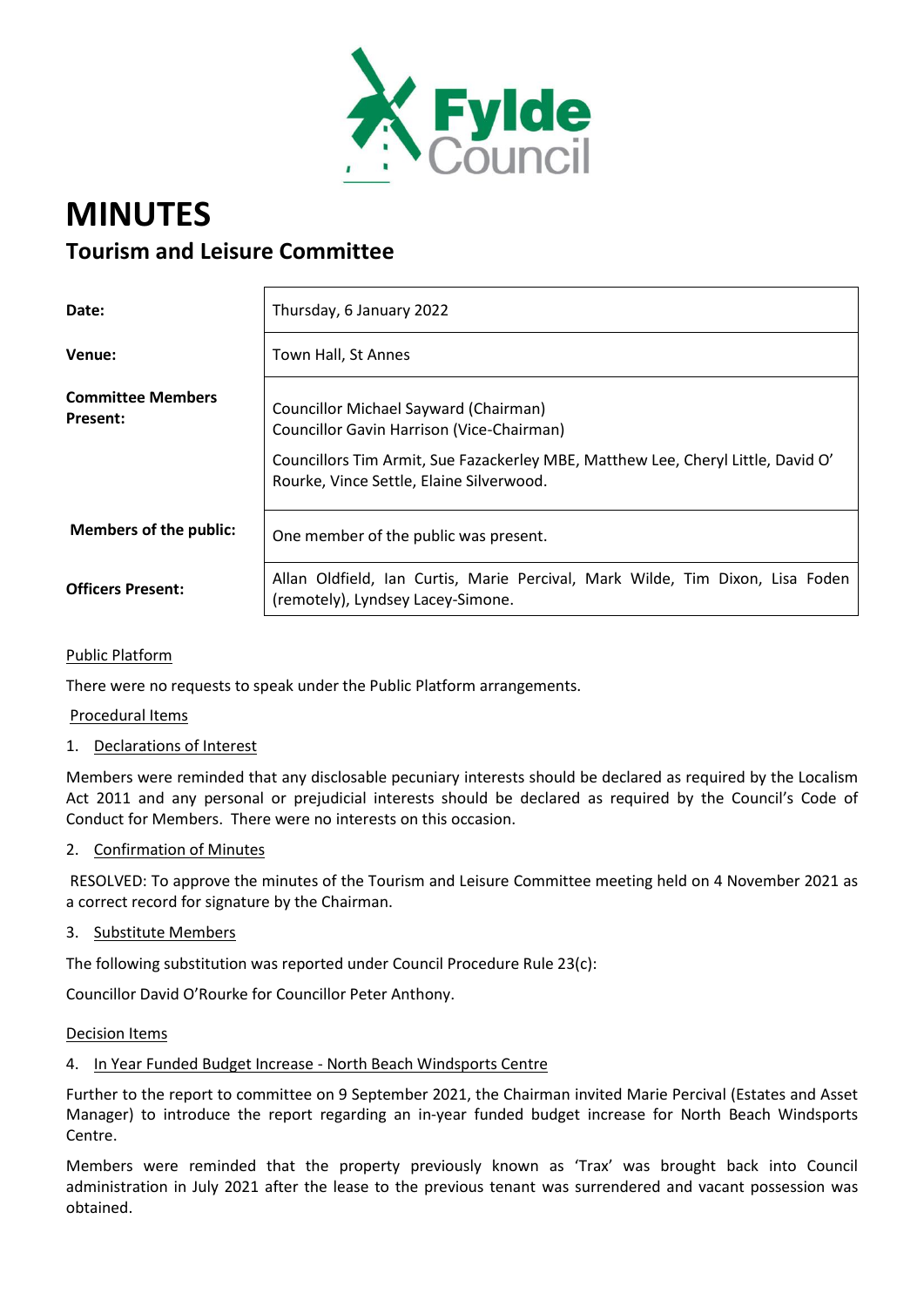It was reported that various local groups had expressed a desire to use the property as part of plans to grow sporting related activities on a local, regional, and national footprint taking advantage of the ideal natural conditions offered on St Annes coast. Details regarding the opportunities (including the provision of a café) that could be explored and the associated requirement for a Service Level Agreement(s) were set out in the report.

It was further reported that the property needed significant refurbishment including replacement showers, new toilets for any proposed café operation, replacement decking area, shutters, security measures and an upgrade of the décor and fittings. Members were advised that the cost of these works are estimated to be £200,000 and the report sought capital to fund the works from the capital investment reserve.

In terms of the procurement pathway, the report sought the Committee's approval to use a quotation procedure instead of the normal Contract Tender Rules that would apply to the works of this value in order to progress the scheme for completion in summer 2022 and reduce the period the premises are left vacant and unused.

Included as appendices were: (i) Briefing Note (detailing feasibility options), (ii) Architect proposals which included the layout & external design and (iii) a costed proposal.

In conclusion, Miss Percival stated that it is anticipated that, subject to contractor and material availability, the property will be ready for occupation in the summer season 2022.

Following the presentation, the Chairman invited questions. Comments were made about the design of the proposed facility and whether it would include appropriate storage, shower facilities etc. In addition, it was suggested that it would help with the ambience of the facility it was licenced for alcohol.

Following consideration of this matter it was RESOLVED:

- 1. To recommend to Finance & Democracy Committee, approval of a funded addition to the Councils Capital Programme in 2021/22 in the sum of £200,000 to the 'North Beach Wind Sports Centre' scheme, to be met from the Capital Investment Reserve.
- 2. That subject to approval of the Finance & Democracy Committee, to authorise the drawdown expenditure of £200,000 in 2021/22 as detailed within the report.
- 3. To approve the request to use a quotation procedure instead of the normal Contract Tender Rules that would apply to the works of this value in order to progress the scheme for completion in summer 2022 and reduce the period the premises are left vacant and unused.
- 5. Improvements to Children's Play Areas 2021/22

The Chairman invited Lisa Foden (Parks and Coastal Services Manager) to present the report. In doing so, she advised that the Council's 21/22 Capital Programme included a sum of £100,000 to deliver a scheme for improvements (including the proposed refurbishment of playground surfacing and equipment) of children's play areas.

It was reported that the planned works were based on a prioritised play area audit prepared by officers. Following a community group consultation, specifications for each play area had been prepared and finalised in readiness for the contract tendering. Details regarding the procurement process and evaluation were set out in the report.

Members were advised that the following sites were proposed for investment and improvement:

- Waddington Road Park
- Promenade Gardens
- Mornington Park
- South Park
- Lansdowne Road Open space
- King George V Playing Fields

Following consideration of this matter it was RESOLVED:

1. To authorise the drawdown of the capital expenditure of £100,000 in respect of the approved capital scheme 'Play Area Improvements' in 2021/22 as detailed within the report.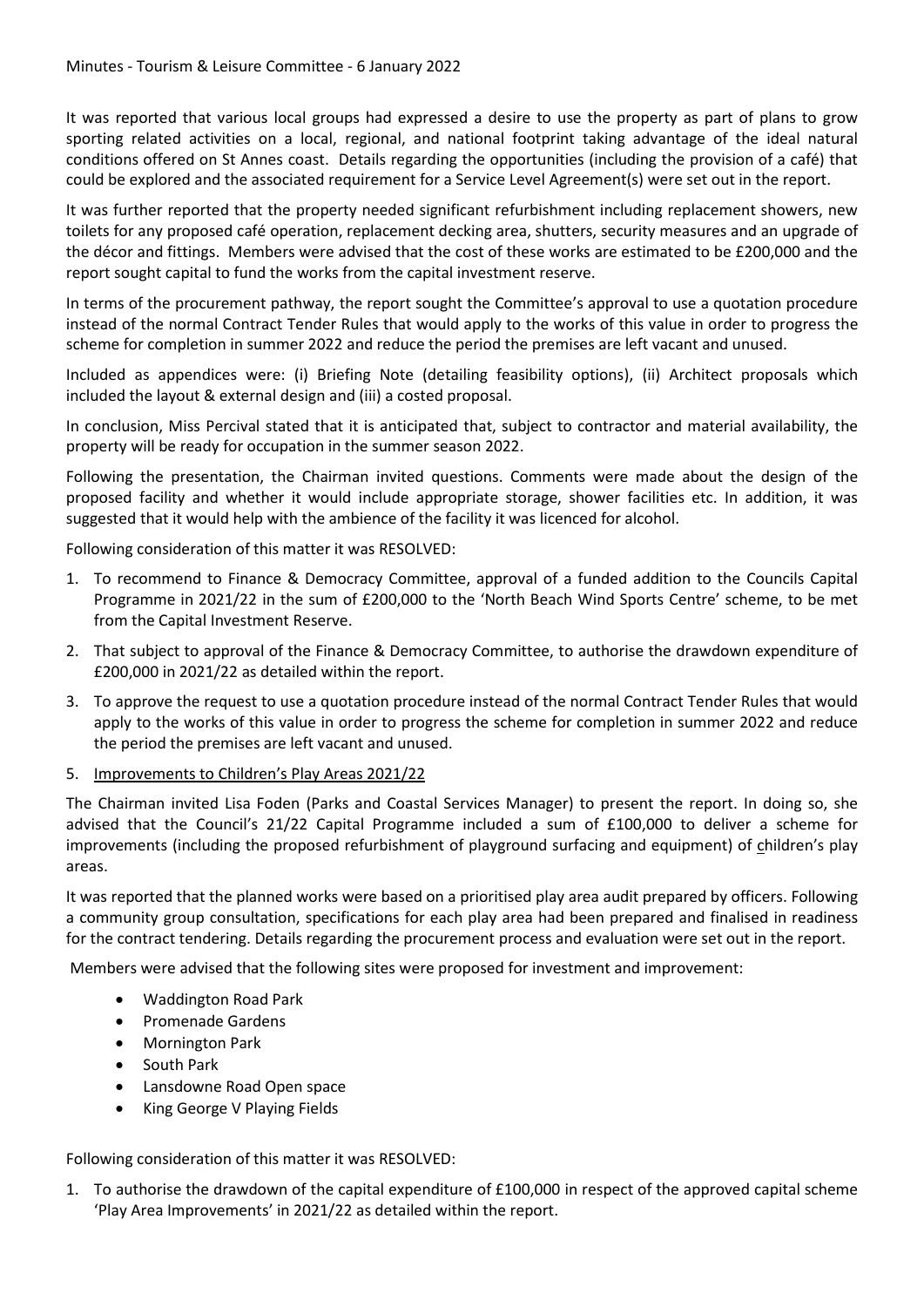- 2. To approve the letting of the contract to Abacus Playgrounds for the sum of £100,000 to carry out the scheme as outlined in the report.
- 6. Green Loop Project Funding

Tim Dixon (Tourism and Cultural Services Manager) advised the Committee that funding had been awarded by Arts Council England in the sum of £26,200 to provide support for a series of arts & environment initiatives, within a project entitled 'Green Loop'. Mr Dixon explained that the project will be coordinated by the Fylde Council Arts Development Officer who will commission & oversee the work of a creative team and local community & environmental organisations.

Members were advised that the project (formerly an aspect of the proposed wider 'Coastal Explorers' /Sightlines & Shorelines project) will run from February 2022 to October 2022 and consist of three main tranches. Details regarding the matter were set out in the report.

It was RESOLVED: To recommend to the Finance & Democracy Committee approval of a fully funded revenue budget increase in the sum of £26,200 for the year 2022 / 23 to be met in full, from a grant from the Arts Council England relating to this project.

7. Boating Pool Safety Improvements

Lisa Foden (Parks and Coastal Services Manager) introduced this report. In doing so, she sought approval from the committee for funding to implement a Boating Pool Safety Improvement scheme. She explained that the scheme included a series of measures to safeguard the public in the use of the facility, including the installation of non-slip rubber wetpour surfacing, accessible ramp, traffic barrier fence and a public safety sign.

The Committee were requested to approve a fully funded budget increase to the value of £60,000 to deliver the scheme in-line with a specification prepared by officers.

Details regarding the proposed procurement process was set out in the report.

At the conclusion of the presentation, the Chairman invited questions. It was suggested that because of the proposed works, the boating pool be suitably renamed. This was acknowledged.

Following consideration of this matter it was RESOLVED:

- 1. To recommend to the Finance and Democracy Committee approval of a new fully funded addition to the Councils Capital Programme in 2021/22 in the sum of £60,000 to the 'St Annes Paddling Pool (boating pool) health and safety improvements' scheme, to be met in full from the Capital Investment Reserve.
- 2. Subject to approval by Finance & Democracy Committee, the committee is requested to authorise the drawdown expenditure of £60,000 in 2021/22 as detailed within the report
- 8. Budget Setting Prioritisation of Capital Bids 2022/23

The Chairman introduced the report relating to the prioritisation of capital bids for 2022/23 which fell within the Terms of Reference of the Committee. He then went on to invite the relevant officers to clarify the details of the bids.

In summary, the bids related to the following areas: (i) Improvements to Children's Play Areas (ii) Play Area-Blackpool Road North, St Annes and (iii) Petanque Court, St Annes.

The specific details/costings associated with each bid were included as an appendix to the report.

Members were invited to comment on the various bids set out in the report and in turn, determine the associated order of priority.

In terms of the Blackpool Road North play area, St Annes, it was suggested that external funding also be sought for the improvements.

Following consideration of this matter it was RESOLVED:

1. To support the capital bids relevant to the Committee's Terms of Reference in the following order of priority for further consideration by the Budget Working Group.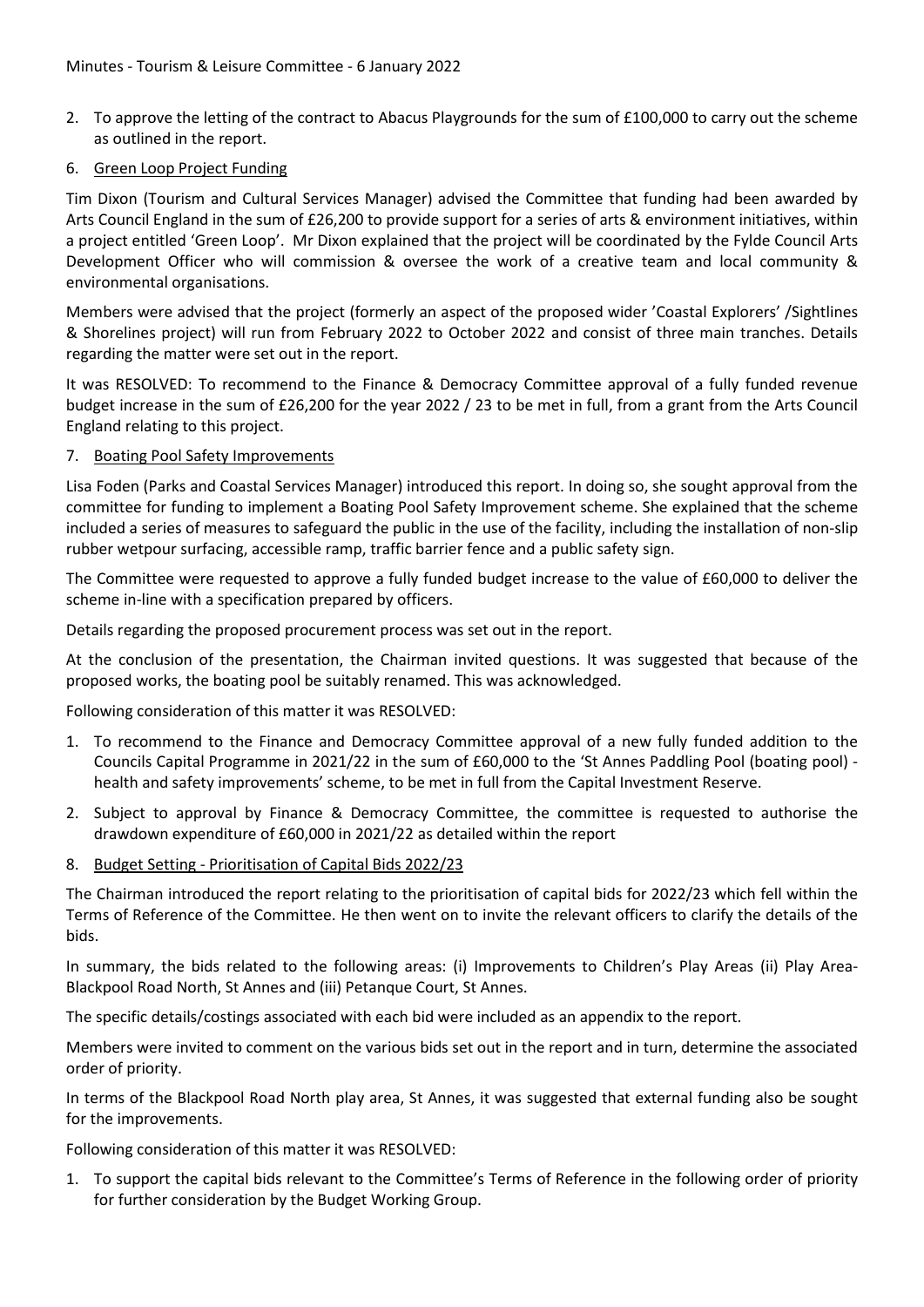(i) Play Area - Blackpool Road North, St Annes and (ii) Improvements to Children's Play Areas and (iii) Petanque Court, St Annes.

## 9. Budget Setting - Fees and Charges 2022/23

Allan Oldfield (Chief Executive) introduced the report. In doing so, he advised that each year, as part of the budget-setting process, the schedule of fees and charges for the coming year (for each of the services that the Council provides) are reviewed by budget-holders prior to the schedule being considered by the relevant Programme Committee before being approved at the March Budget Council meeting.

A full schedule of proposed fees and charges for all Council services for 2022/23 was made available via a link:

The schedule of fees and charges (as detailed in Appendix A of the report) for those services/activities within the remit of the Tourism and Leisure committee were considered by members.

Members were invited to comment on the various fees and charges. It was suggested that there appeared to be minimal changes to the fees and charges and clarification on this matter was sought. Matters associated with the operational hours and the execution/ policing of paid open water swimming at Fairhaven Lake was raised by Councillor Armit. An undertaking to get back to Councillor Amit on the matters raised was given at the meeting.

Clarification was also sought on the reduced charges for the 121 paddle lessons. This was addressed by Mr Dixon.

The Committee RESOLVED:

1. To recommend to Council the proposed schedule of fees and charges applicable for 2022/23; and

2. To note that the final fees and charges for 2022/23 will be approved by the Budget Council in March 2022.

## Information Items

## 10. Budget Setting - Revenue Budget 2022/23 - First Draft

The information report provided an update on the first draft of the revenue budget for 2022/23 (made available via a link). The Committee was advised that the budget had been prepared on a continuation basis and had been updated to reflect all Committee and Council decisions made to date, the outcome of the budget-rightsizing exercise and all virements.

## 11. General Fund Revenue Budget Monitoring Report 2021/22 - Position as at 30th November 2021

The information report provided an update on the General Fund Revenue Budget of the Council as at 30th November 2021 with specific reference to those areas under the remit of the Committee.

Clarification was sought on various adverse funding elements with reference to Covid 19 and the associated Government funding support. This was addressed by Mr Oldfield.

## 12. Capital Programme Monitoring Report 2021/22 – Position as at 30th November 2021

The information report provided an update on the approved Capital Programme of the Council as at 30th November 2021 with specific reference to those schemes under the remit of the Committee.

## 13. Performance Reporting 2020/21

The information report combined details of the key performance outcomes which had not been reported to the committee (due to the pandemic) for the previous financial year end 2020/21 (1st April 2020 to 31st March 2021) and the first six months of the existing financial year end (1st April 2021 to 30th September 2021).

Performance was reported against the targets set and commentary was provided by performance exception. The Committee was advised that due to the ongoing challenges post-covid, target setting will be reviewed in detail at the start of the new financial year 2021/22.

Clarification was sought on the figures detailed in the 1st April 2020 to 31st March 2021 schedule and the figures detailed in the 1st April 2021 to 30th September 2021 schedule in that, there appeared to be a duplication. In addition, clarification was sought on the figures relating to the number of swims at St Annes pool. An undertaking to get back to members on this was given at the meeting.